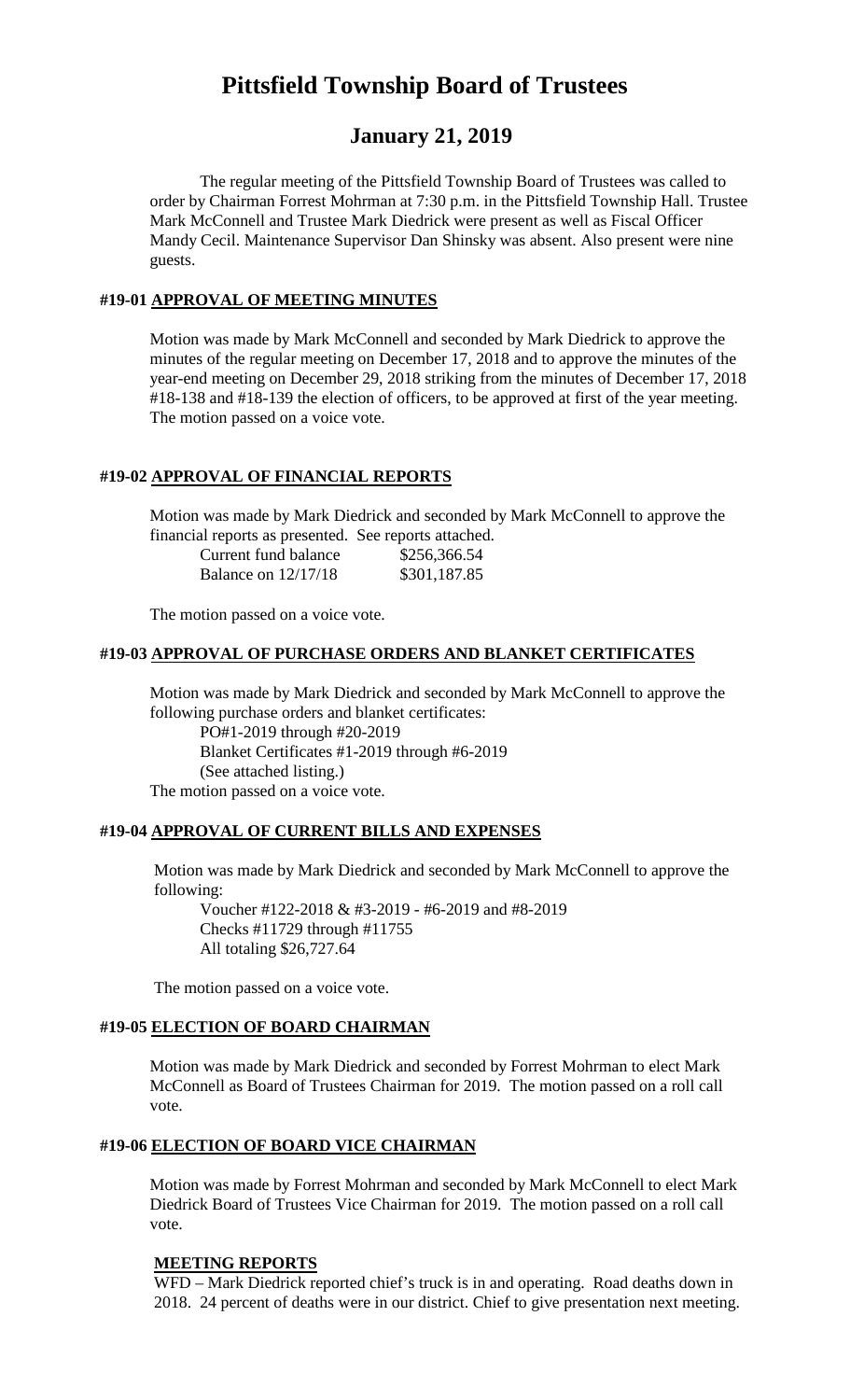RLCWA – Mark McConnell reported had January organizational meeting. New Chairman is Mark Cunningham. Had break in same ETL they were repairing right after Christmas and got patched right away. Elyria connection close to completion.

CLCAD – Mark McConnell reported met at Mercy Hospital who is undergoing facility upgrades, to handle more trauma cases instead of sending off to different hospitals. Ambulance District is financially stable.

LCTA – Pittsfield Township hosted meeting with 54 people in attendance. Dave Covell gave presentation on Lorain County Health District. Merger happened in 2017 for all of Lorain County. Building new facility adjacent from the old building. Move in date is set for September 2019.

Stormwater – Mark McConnell reported discussions about ditch continue with engineer speaking with residents. Hearing date and viewing still to be set.

### **OLD BUSINESS** – **#19-07 PITTSFIELD TOWNSHIP ACCEPTS THE BID SUBMITTED BY RUMPKE FOR COLLECTION, TRANSPORTATION AND DELIVERY FOR DISPOSAL OR PROCESSING OF SOLID WASTE, RECYCLABLE MATERIALS GENERATED BY RESIDENTIAL UNITS, MUNICIPAL FACILITIES AND DURING SPECIAL EVENTS AT DESIGNATED FACILITIES.**

Motion was made by Mark McConnell and seconded by Mark Diedrick to accept the bid submitted by Rumpke for collection, transportation and delivery for disposal or processing of solid waste, recyclable materials generated by residential units, municipal facilities and during special events at designated facilities. The motion passed on a voice vote.

#### **NEW BUSINESS** –

### **#19-08 APPROVAL TO COMPLETE PO IN THE AMOUNT OF \$40,000.00 FOR THE PURCHASE OF A MINI EXCAVATOR FOR THE TOWNSHIP.**

Motion was made by Mark McConnell and seconded by Mark Diedrick to complete PO in the amount of \$40,000.00 for the purchase of a mini excavator for the Township. The motion passed on a voice vote.

#### **#19-09 MOTION TO COMPLETE PO FOR \$40.00 IN 2019 TO HAVE STEVE MAGYAR RENEW OUR TOWNSHIP'S WEBSITE DOMAIN NAME.**

Motion was made by Forrest Mohrman and seconded by Mark McConnell to complete a PO for \$40.00 in 2019 to have Steve Magyar renew our township's website domain name.

The motion passed on a voice vote.

Resident made mention of having LORCO representative come speak at future meeting, and interest in being alternate. Discussions to be at later time.

#### **#19-10 APPROVAL OF REIMBURSEMENT OF TRAVEL, FEES, AND EXPENSES FOR OTA CONVENTION DOWN IN COLUMBUS AT THE END OF THE MONTH.**

Motion was made by Forrest Mohrman and seconded by Mark Diedrick to approve reimbursement of travel, fees, and expenses for OTA Convention down in Columbus at the end of the month. Mark McConnell abstained. The motion passed on a voice vote.